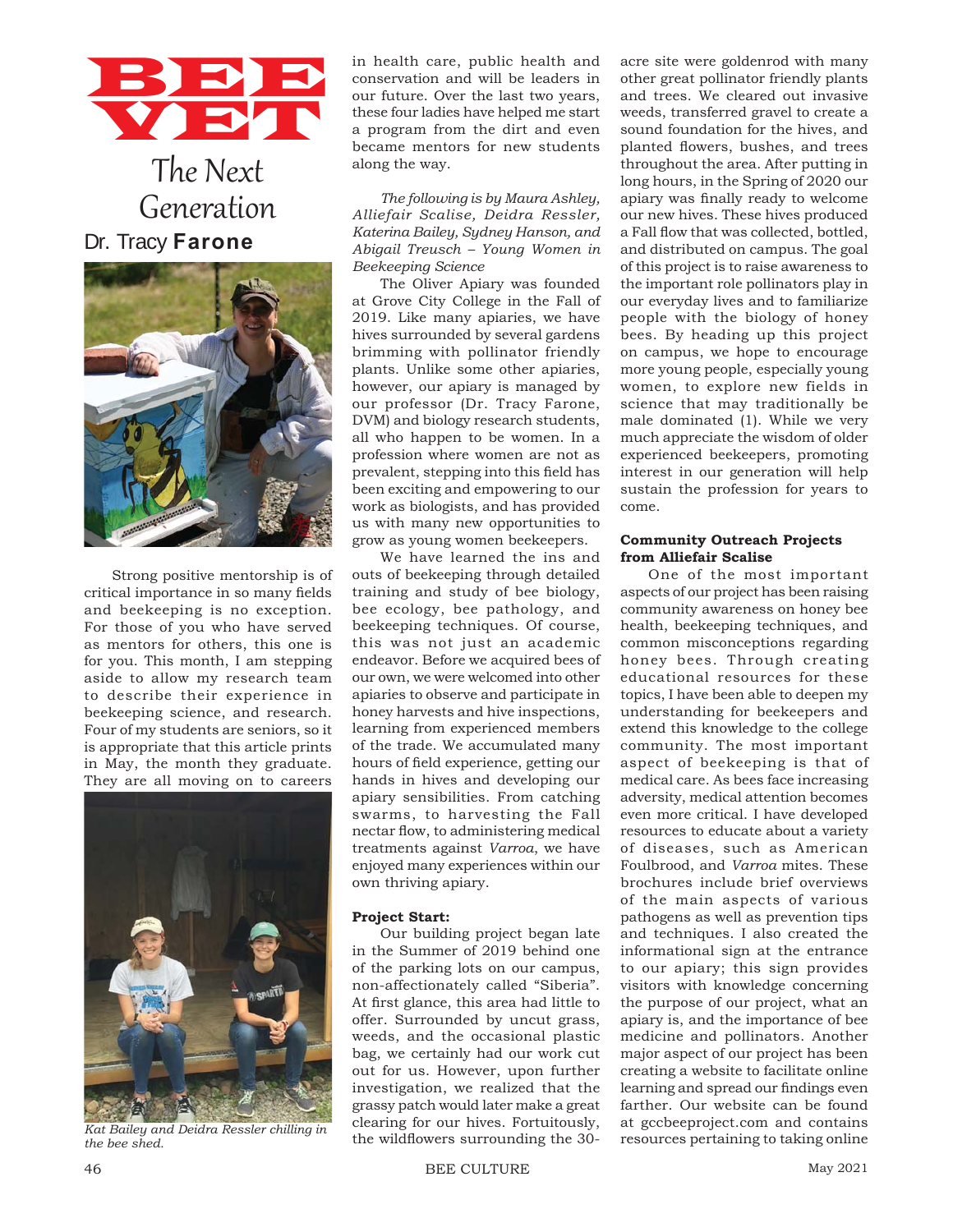beekeeping courses, finding local bee veterinarians, and providing more education on common diseases and preventative measures that can be taken. We also periodically write blog posts on our experiences or beekeeping topics that interest us, such as informational articles on propolis, swarms, and biosecurity.

# **Garden Development and Artistry with Maura Ashley**

When I joined the bee research team in the Fall of 2019, I had precious little experience with beekeeping. However, I had worked for many years as a gardener and had always been fascinated by the relationship between plants and pollinators. I was excited to bring my knowledge of plants to the project as we developed the grounds of the apiary. Through collaboration with a botany professor, we performed a site characterization of dominant species of plants in the back 10 acres surrounding the apiary. Using this information about the existing flora and creating a holistic plan for additional plantings directly surrounding the bee yard, I secured our status as a "Pollinator Friendly Garden" through the Master Gardener program at Penn State. Of course, horticulture is a dynamic and continual endeavor, and so I continue work as a garden manager to expand our gardens and organize year-round nutrition for both our bees and native pollinator species.

Yet, on a project like ours, we each wear many hats. It is important as a beekeeper to be both a scientist and an artist. As a scientist, I have delved into the ecology of bees and written several articles for our blog about the relationships between bees



*New pollinator friendly plantings.*

and plants. From advice on starting your own pollinator garden, to where propolis comes from, I have enjoyed sharing my love of the bee-to-plant ecology. On the more artistic side, I have done everything from designing a label for our honey jars (Figure 1) to deciding what flowers will look best in our gardens. Throughout all my activity in and outside of the beeyard, beekeeping has proved to be an exhilarating new challenge and adventure every day.

#### **Apiary Management and Collaborative Research from Katerina Bailey**

Joining this research team, I had a basic understanding of beekeeping. I had helped my father with beehives in our backyard, but I soon realized all the things that I still needed to learn about being a proper beekeeper. Most of my contribution has been through the general management of the beeyard. I have been writing inspection logs since we installed our hives last Summer, and I have found keeping track of what we have been doing extremely helpful. I was amazed this Summer how fast you can forget what happened during your inspection two weeks earlier, especially the more hives you get.

I have also overseen managing our involvement in two mega-studies through the Penn State Center for Pollinator Research: Beescape and Landscape4Bees. Beescape looks to gain information on how landscape affects bee health, while Landscape4Bees uses an innovative technology called Broodminder to track colony health through weight and temperature. We were able to install the Broodminder scales in June of 2020, seeing how our hives' weight fluctuates throughout the seasons has helped us visualize how dynamic a bee colony really is.



Grove City College houses a research and teaching apjary.<br>This honey is<br>produced by our **hives** 

Our goals are to promote pollinator health through stewardship,<br>research, and community education.

*Figure 1. Label for our honey.*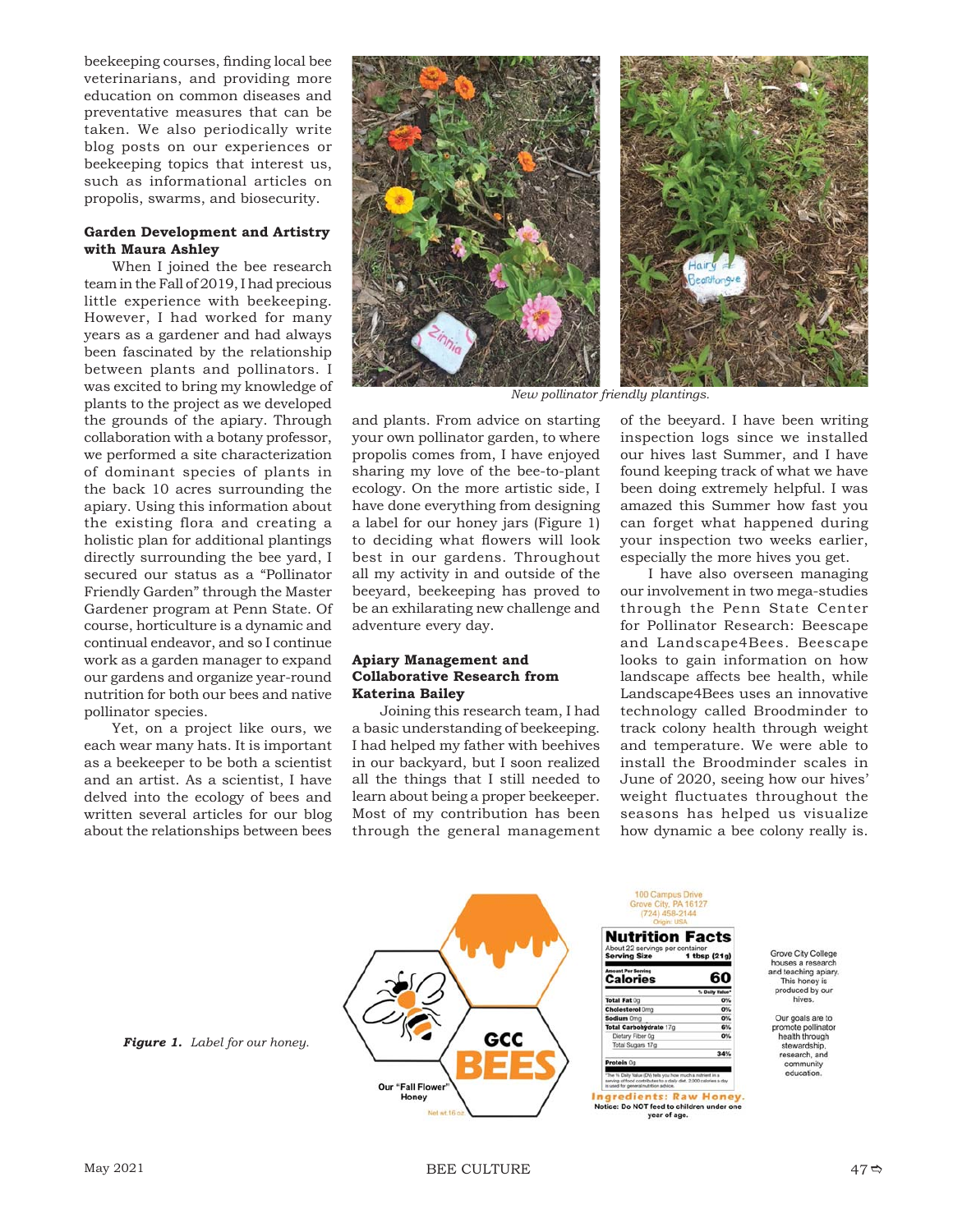

This research team has helped me grow in so many ways and given me opportunities I would have never guessed I would have. For example, these past couple of months I have been able to help Dr. Farone write for Elsevier on registered medications in beekeeping. I was able to help research medications and then organize them into tables that will hopefully help veterinarians better understand beekeeping. Being on this research team and helping with our teaching apiary has given me a lifelong passion for beekeeping that I do not think I will be able to shake anytime soon.

#### **Project Imaging and Education by Deidra Ressler:**

When I began to participate on the research team in the fall of 2019, I had never worked with bees before, so my beginning experiences on the team involved large amounts of education regarding beekeeping, anatomy, ecology, and other topics. My initial excitement about the project largely tied in with my interest in public



*New apiary entrance.*

health, and it was interesting to make connections between honey bees and health. Since there are so many diseases that affect bees, I was fascinated that there were options for treatment and management of disease in these insects. Additionally, they are considered sentinels for environmental quality, and this information inspired me to write blogs on the project's website about beekeeping in Latin America and how Spotted Lanternflies may affect honey.

*Kat and Deidra at the entrance of the new apiary.*

I began taking pictures for our outreach endeavors and as an individual project for the team. Along the way, I have used my camera and various microscopes, ranging from a light microscope to a scanning electron microscope, to capture some of the anatomical features, pests, and plants that bees are involved with. I was able to build upon my academic foundation visually, and I had the opportunity to physically experience some of what a beekeeper does to care for their hives. Of course, that involved getting stung and witnessing the occasional swarm, but I have gained an immense appreciation for honey bees throughout my time on the team. Since the Summer, I have used my images in blogs and a research poster, and I will be publishing a short book with some of my compiled images as an educational resource for the community. Some of my images have also been published elsewhere, and I am excited to know that I can help others learn about honey bees through my photos.

#### **Thoughts From the "New bees" by Abigail Treusch**

As a sophomore, pre-med biology major and the newest addition to the team, it may appear a bit odd to the outsider why I would choose

to get involved with apicultural studies rather than research directly involving the human body. To me, the reasoning for this decision is obvious. As we all know, honey bees play a vital role in maintaining the ecosystem and in the production of crops, and in turn, the importance of maintaining the health of the honey bee population cannot be stressed enough. The "Bee Project" here at Grove City College not only investigates health concerns of the bees but has an added focus on teaching the community about pollinator health. My decision to apply for this research position was largely driven by the all-encompassing nature of apicultural studies. In the short months, that I have been involved with this project thus far, I have learned about bee anatomy and physiology, the role of bees in the environment, bee health, and the basic practices of keeping bees, to name a few. With the warming of the weather, the coming weeks will see hands-on time spent out in the apiary to visualize and put into practice all that I have learned during the cold Winter months. Additionally, I will be spending my Summer months here on Grove City's campus, tending the hives and conducting some research of my own, adding to the ever-growing list of projects within this overarching "Bee Project." I am enjoying the quietness of the time now, spent inside learning about how to best care for our little research subjects, but with the nearing of springtime, so grows my excitement about seeing those busy bees in action!

# **Ideas from a Budding Member by Sydney Hanson**

While I have not been on this project for long, bees have held some fascination to me for quite a while. I am a sophomore biology major, and for as long as I can remember my love of the sciences has heavily involved animals and bugs. Many years ago, my mom had a few small honey beehives. From that point on, I have had a quiet appreciation for the bees, and have wanted to learn more about them. Eventually I hope to be able to pursue veterinary medicine, perhaps using the valuable information I will learn in the next few years to bring more veterinarians closer to beekeepers. Alongside Abby, I have been learning about bees and